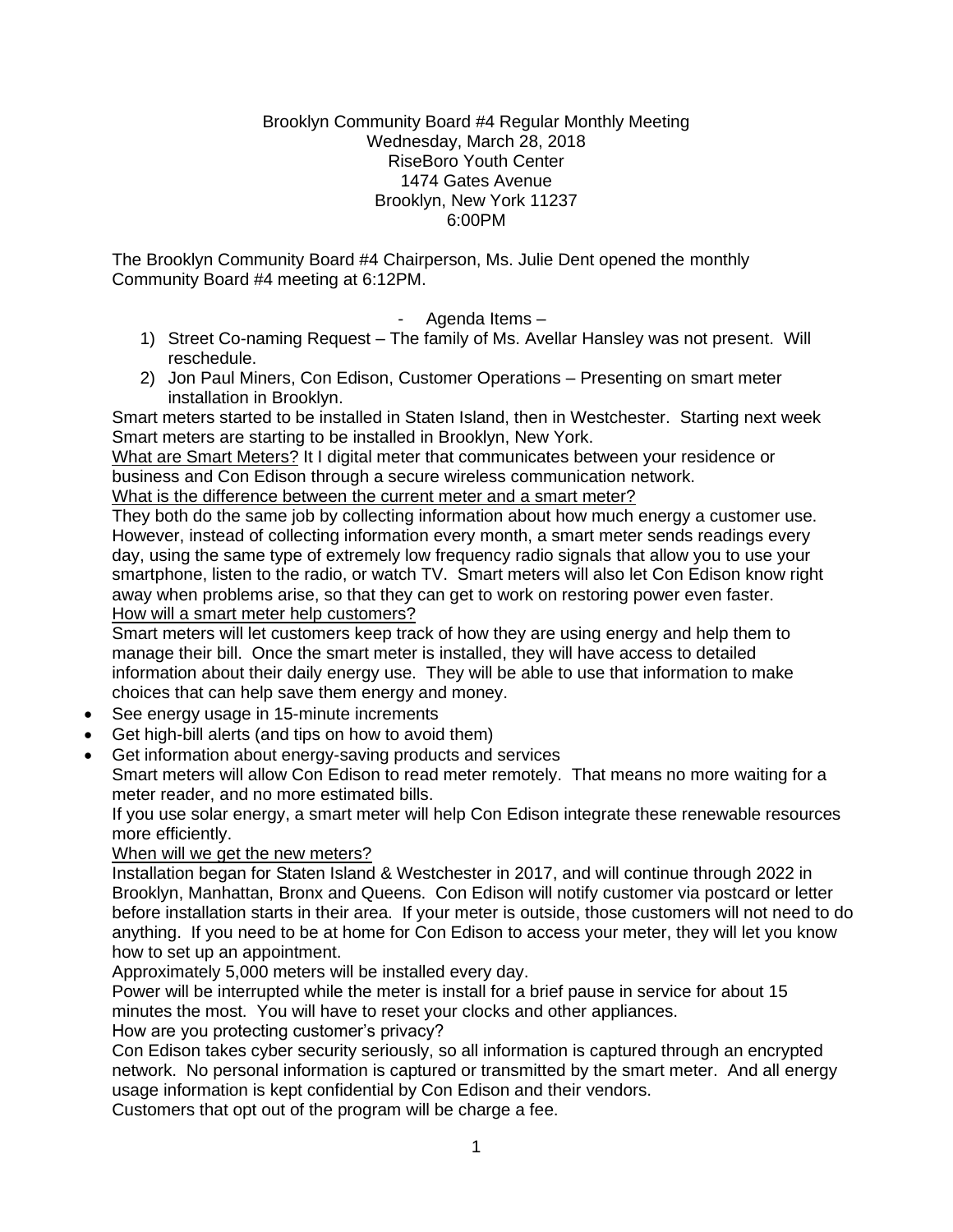Will you still need to call Con Edison to report an outage?

Yes. Smart meters will alert Con Edison about most outages in your neighborhood. But Con Edison suggest you continue to tell them about any problems you are having so that they can address them as quickly as possible.

Questions

Will meter readers lose their jobs?

It is good to know that meter readers will not be losing their jobs, they will have other positions within the company.

Can you remotely turn on and cut off service?

Yes, however they will follow the same procedure that is followed now when someone does not pay their bill. They will not turn the power off for non-payment without following the steps that they already in place. Con Edison will turn of power off if a tenant moves and the landlord refuses to pay the bill if the bill is not paid by the tenant.

I live in a multiple dwelling building and my meter is located in the basement, will the meter stay there?

Yes, wherever your meter is now located, it will stay in that same location.

Commercial customers cannot opt out of the program, however residential customers can.

How can you get more information?

Visit [www.conEd.com/smartmeters](http://www.coned.com/smartmeters) or call them at 1-800-576-2005 What is you do not want a smart meter and you would like to opt out? Call Con Edison at 1-800-576-2005

The Chairperson thanked Mr. Jon Paul Miners for his presentation.

Ms. Julie Dent warmly greeted and acknowledged Councilmember Espinal's presence at the meeting. She stated that the board respects him and they like the work that he is doing in the community. She welcomed him to address the board and those that are in attendance.

Councilmember Rafael Espinal: His office is now located at 1945 Broadway near the Broadway Junction area, which is not far away from the train station.

He stated that this is his second term and he has 4 years left. With a new speaker we are going in a different location.

There is a lot of going back and forth with the city and the state, with the governor and the mayor. His job as a councilmember is to make sure that your voices are heard.

He passed a bill that would prohibit City agencies from partnering with the U.S. Department of Homeland Security to enforce federal immigration law, including through 287(g) agreements. Additionally, this bill would prohibit the use of City resources, property, and information obtained on behalf of the City in furtherance of federal immigration enforcement. The bill would also require any requests for assistance by federal immigration enforcement agencies to documented and later compiled into an anonymized report sent quarterly to the Council. The bill would not restrict the City from participating in cooperative agreements with federal officials, so long as such agreements are not primarily intended to further immigration enforcement.

He is working on passing a bill that will stop delivery guys from getting a \$500 fine, when they ride their E- bikes. The fine is basically what they might make the entire week and this fine is causing hardship on themselves and their families. We need to focus on how they can navigate the city streets rather than fine them.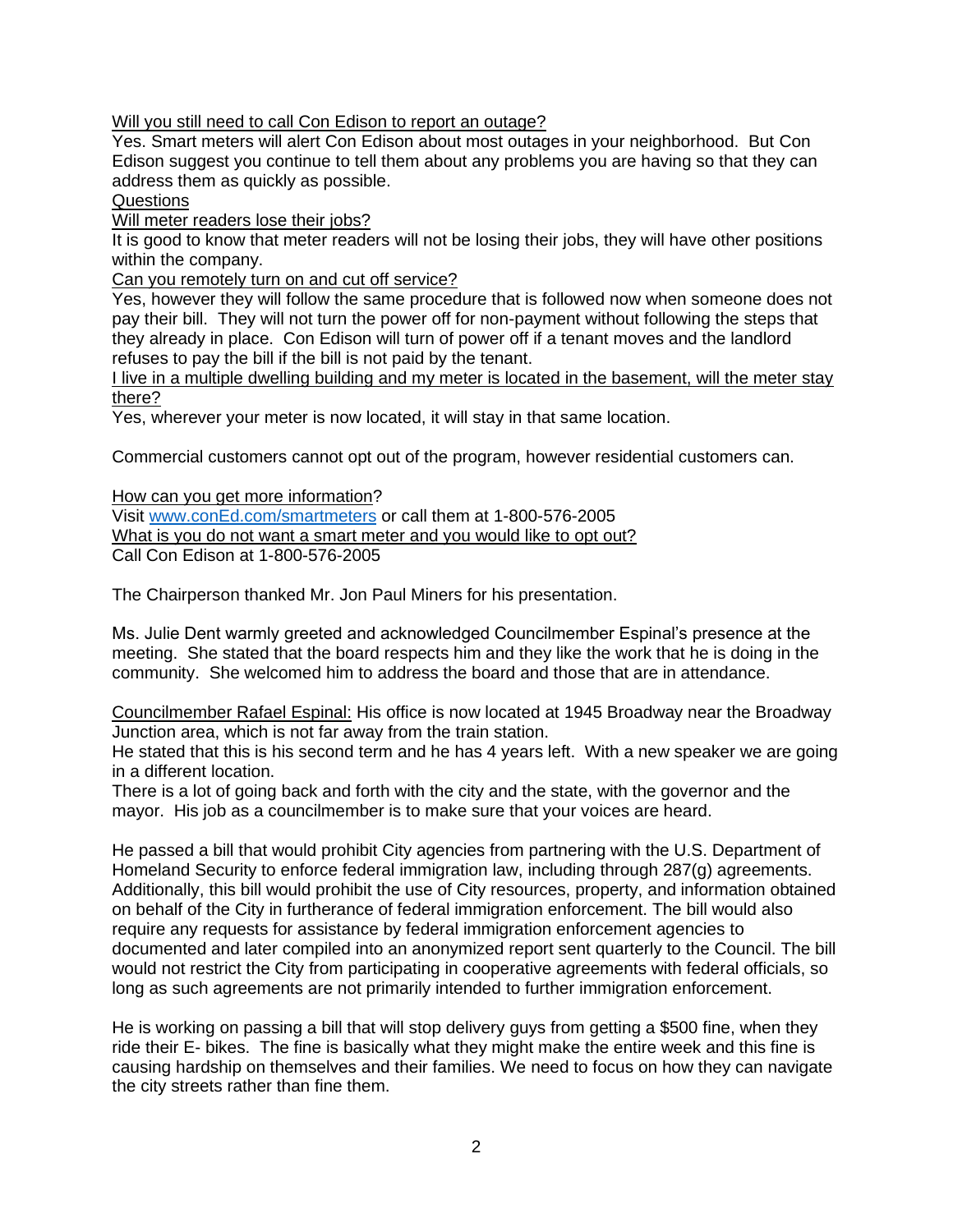The Cabaret Bill: This bill repeals the requirement in the Administrative Code for public dance halls, cabarets, and catering establishments to obtain a license, but retains various security measures in the law. Establishments previously required to obtain a cabaret license must continue to abide by requirements 1) to install and maintain security cameras and, 2) if they employ security guards, to ensure such security guards are licensed pursuant to state law and to maintain a roster of such security guards.

Nightlife Bill: A Local Law to amend the New York city charter, in relation to establishing an office of nightlife and a nightlife advisory board.

This bill establishes a Nightlife Advisory Board and an Office of Nightlife. The Board will make recommendations regarding New York City laws, rules, regulations and policies to address common issues and trends in the nightlife industry. The Office of Nightlife will serve as a city liaison for nightlife establishments, conducting outreach and providing assistance with the city's enforcement, licensing, permits or approvals processes. It will also serve as an intermediary between the nightlife industry, residents and city agencies. In addition, it will review information on complaints or violations regarding nightlife establishments, and develop recommendations to address recurring problems or trends, in consultation with all stakeholders. The Office of Nightlife must also produce an annual report of its recommendations and activities.

Nightlife is part of the city, the "City that Never Sleeps" and it creates jobs.

The Right to Disconnect Bill: This bill has not been passed as of yet but he is working on it. This law will help employees, that after they leave the office they will not be required to be glued to their jobs. They will be able to go home and spend time with their families or do other things instead of answering to their bosses. Remind you they are not getting paid and they are being requires to still work beyond their working hours.

Before his generation Councilmember Espinal stated that people clock out of work and they were off duty, however his generation and younger are being told that they must answer the phone, etc. and still work beyond their schedule working hours. Something must be done about this.

Bushwick Plan: The coalition has his full support.

1601 DeKalb Avenue: He has concern about this project. They do not have his support as of yet. He told the people that are responsible that he cannot support anything that the community board does not support.

We do need affordable housing, but it must be done the right way, the Councilmember stated. He asked are the people involved listening, he does not talk much before he makes any rules, he like to listen, and so he is all ears.

Questions were entertained:

Will you be around for the DeKalb presentation?

CM Espinal: No, however I do have staff here and they will let me know what takes place. I have been reading the emails that have been sent to me, stated the Councilmember concerning 1601 DeKalb Avenue.

Barbara Smith: What commission do you serve on?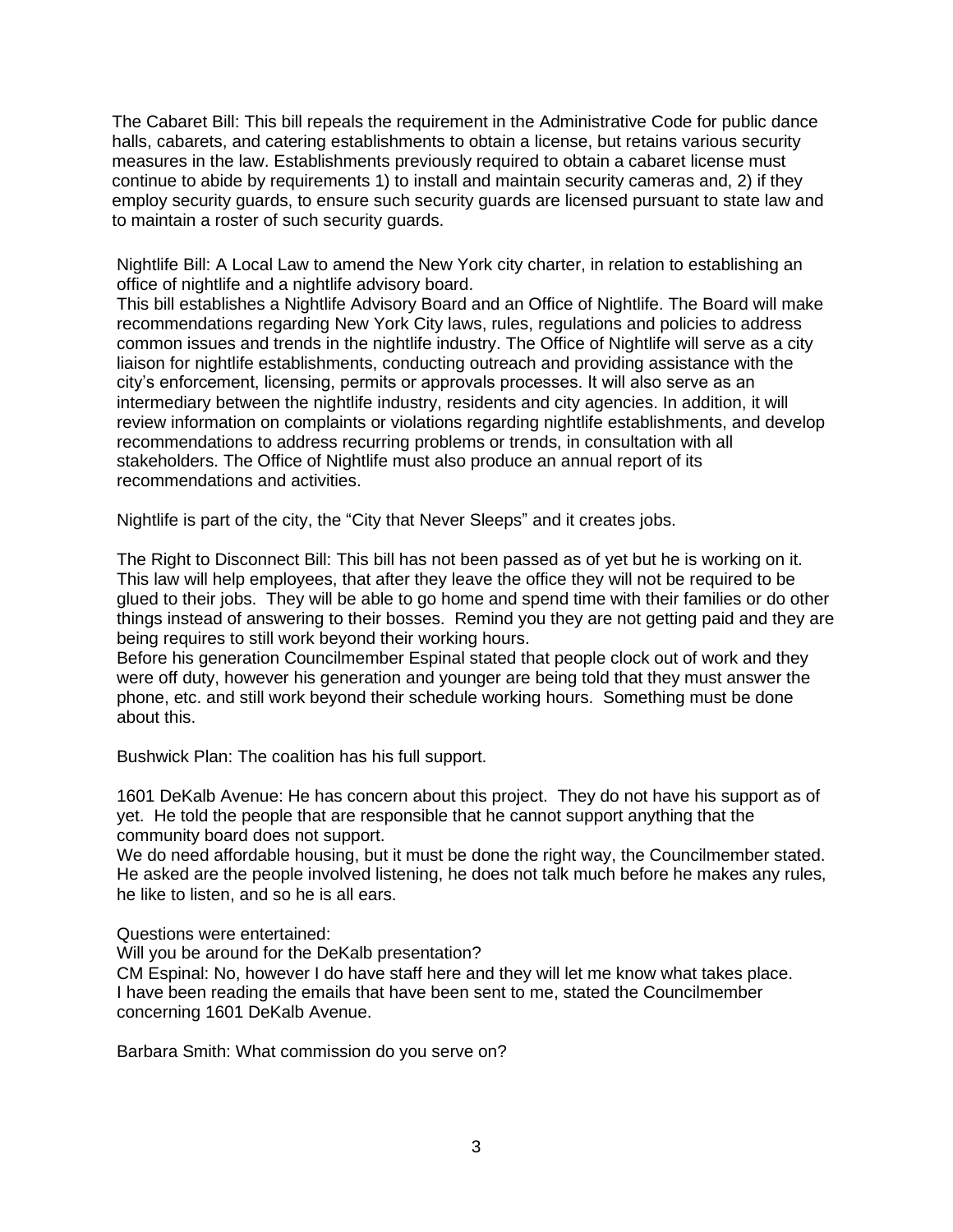CM Espinal Jr.: I am the Chair of the Consumer Affairs Committee and Business Licensing. I sit on the Housing & Buildings Committee, I sit on the Sanitation Committee with Reynoso, and I sit on a few other committees that have not had a meeting yet.

I will make sure that the new director of nightlife comes before the board so that she can hear from the community what the issues are.

Robert Camacho: We see what is going on with high rents. My kids cannot afford to live here. My grandmother, 102 years old lived here all her life. Now it is too expensive to stay here.

Nightlife: We need jobs, nightlife does not bring jobs that our kids need.

We know that people are coming in, and we do not mind them coming, but don't push us away, because when times were bad I was here! Our people were here! And my family was here struggling and suffering. And now that it is good, we want to be part of the good of this community.

Ms. Virgie Jones: As respect school 377, there was a meeting in December which was held on the same night as our Community Board meeting.

Chairperson Ms. Julie asked the District Manager, Celestina Leon to call the first roll call.

**First Roll Call: 8:08PM** – 38 members present this does constitute a quorum.

The acceptance of the agenda was made by Mr. Robert Camacho and second by Ms. Sharlene Moore.

The acceptance of last month's minutes was made by Mr. Joshua Brown and second by Ms. Elvena Davis.

#### **Chairperson's Report: 8:13PM**

Ms. Julie Dent welcomed all to the Community Board #4 Wednesday, February 21, 2018 monthly meeting.

Ms. Julie Dent asked that the Elected Officials and / or their representatives to introduce themselves and state their respective contact information with their address and telephone numbers.

- 1) Boris Santos Representing Councilmember Antonio Reynoso, 244 Union Avenue, Brooklyn, NY 11221, 718-963-3141 & 212-788-7095: He represents the section West of Hart Street and South of Central Avenue up to Cornelia Street.
- 2) Fredrick Mitchell Representing Senator Martin Malave Dilan, 3215 Fulton Street, Brooklyn, NY 11208, 718-573-1726
- 3) Paula Melendez, Representing Assemblywoman Maritza Davila, 249 Wilson Avenue, Brooklyn, NY 11237, 718-443-1205, Ms. Yvette Lopez will be the representative until Ms. Melendez's return.
- 4) Anayeli Gomez Representing NYC Comptroller Scott Stringer, 1 Centre Street, NY, NY 10007, 212-669-3568
- 5) Jonathan Pomboza Representing District Attorney Eric Gonzalez, 350 Jay Street, Brooklyn, NY 11201, 718-250-2349
- 6) Julio Salazar, Representing Congresswoman Nydia Velazquez, 266 Broadway, NY, NY 718- 669-5149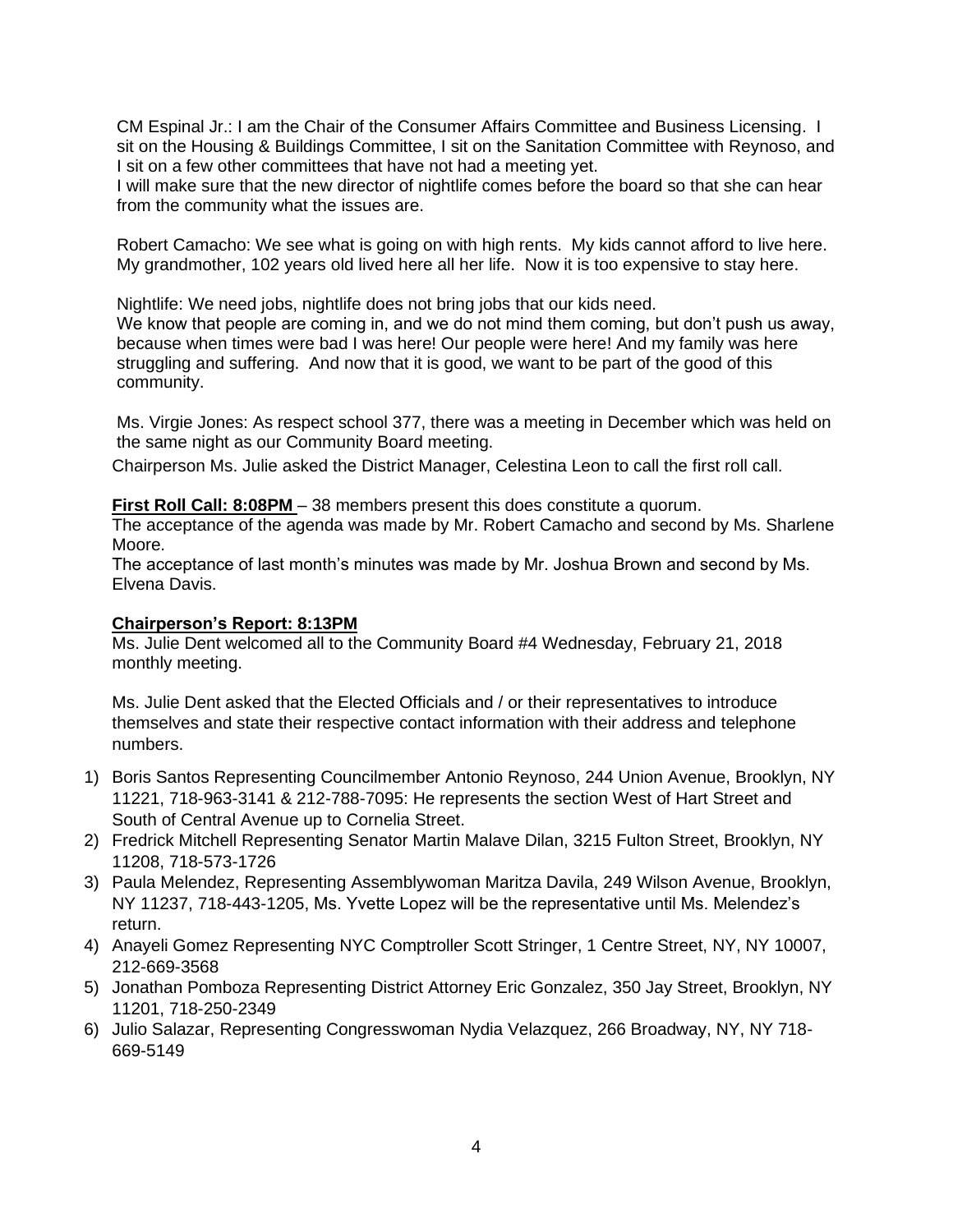Ms. Dent asked those from Federal, State or City Agencies to introduce themselves and state their respective contact information with their address and phone numbers.

- 1) Boniface WeWe, Brooklyn Public Library Irving Branch, 260 Irving Avenue, Brooklyn, NY 718- 628-8378
- 2) Martha Bayona, CEC 32, [CEC32@schools.nyc.gov,](mailto:CEC32@schools.nyc.gov) 347-731-6179

# **District Manager's Report: 8:32PM**

Ms. Celestina Leon: Greetings from her staff and herself. "This month and this meeting marks one year since I was elected to serve as your district manager", stated, Ms. Leon. The District manager encouraged everyone to get involved. As the neighborhood continues to grow she asked that it is important to know ones neighbors, and to know the history that surrounds us all.

#### Meetings Attended:

Friday, January 19, 2018: CB4 Community Planning Fellow – Last year the chairperson and Ms.

### **Committee Reports, 8:42PM**

**Youth and Education Committee (YEC),** Committee Chairperson, Ms. Virgie Jones Meeting Held: Monday, January 29, 2018, 6:00PM, 1420 Bushwick Avenue, Suite 370, Brooklyn, NY 11207-1422

Members Present: Virgie Jones, Sharlene Moore, Joshua Brown and Acire Polight Others Present: District Manager, Celestina Leon, Ciera Dudley, Coordinator from Y-Plan; Diana Delgado, Director of Community Center Programming a t Beacon Center for Arts & Leadership, Hope Gardens and Cooper Park Community Center; Danice Crump, Beacon Community Center at IS 291, and Martha Bayona, CEC 32 President

**Public Safety Committee (PSC) 8:48PM,** Committee Chairperson Ms. Barbara Smith Meeting Held: Thursday, January 25, 2018, 1420 Bushwick Avenue, Suite 370, Brooklyn, NY 11207-1422, 6:00PM

Members Present: Jamie Wiseman, Annette Spellen, Victoria Fernandez and Elvena Davis Others Present: District Manager, Celestina Leon, Abdo Najem, Jesse and Rona Davis, Matthew Maichel, Eric Goldsprey and Daury Grullon.

Not in Attendance: 126 Wyckoff Avenue, 419 Eldert Street, 1485 Myrtle Avenue, 1429 Myrtle Avenue and 40 Wyckoff Avenue.

# **Parks and Recreation Committee (PRC) 8:51PM,** Committee Co-Chairpersons Mr. Robert

Camacho and Ms. Annette Spellen

Meeting Held: Thursday, February 8, 2018, 6:00PM, 1420 Bushwick Avenue, Suite 370, Brooklyn, NY 11207-1422

Members Present: Robert Camacho, Annette Spellen, Jamie Wiseman and Carlos Feliciano Others Present: Celestina Leon, CB 4 District Manager; Willie Morales, CB 4 Community Associate; Nilda Rosario, Fraqoi Carraz, Edwin Vargas, Jose Jimenez, Veronica Willis, Eva Bowerman, Mario Delgado, Carlos Pilatosig, Richard Williams, PO Christian Romero, Sgt. Anna Serrano, PO Oscar Lopez, PO Ezuequias Gomez, Adrian Witzke, Hector Velazquez, Tommy Torres, William Jusino and Marisol Garcia Item Discussed:

- 1) Eva Bowerman, Director of Programs and Veronica Willis, the Evergreens Cemetery
	- Presented on Public Programs at the Evergreens Cemetery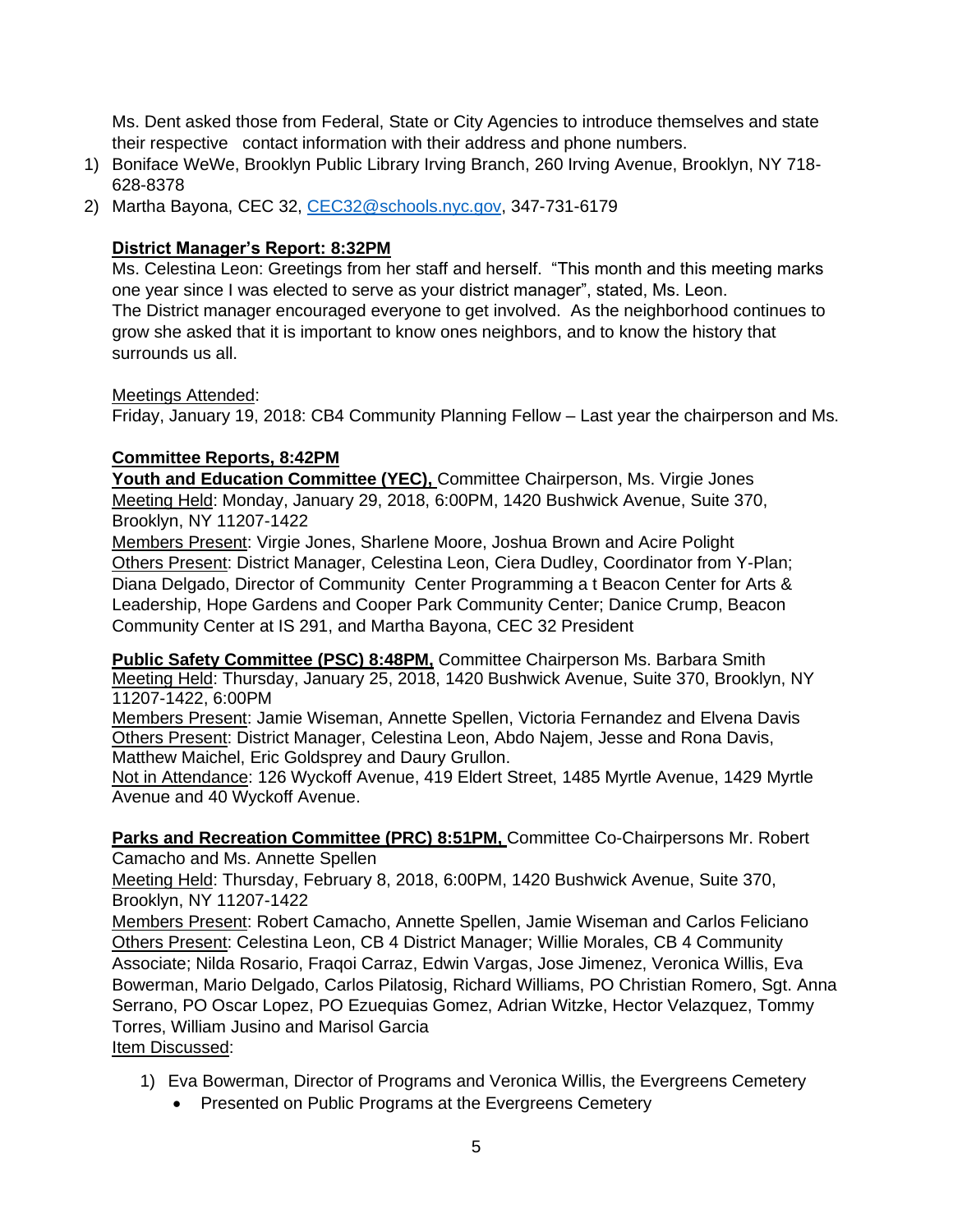• The Evergreens Cemetery is a historic cemetery in the rural style design by noted landscape architect Andrew Jackson Downing.

# **Housing and Land Use Committee (HLU) 8:54PM**, Martha Brown, Committee Co-

Chairperson, and Joshua Brown, Co-Chairperson

Meeting Held: Tuesday, January 30, 2018, 6:00PM, 1420 Bushwick Avenue, Suite 370, Brooklyn, NY 11207-1422

Members Present: Martha Brown, Joshua Brown, Jamie Wiseman, Victoria Fernandez, Robert Camacho, Desmonde Monroe and Jo-Ena Bennett

Others Present: CB 4 District Manager, Celestina Leon; Florent Morellet, Evan Stern, Henry Hewes, and Noelle Francois

Items Discussed:

#### **Health/Hospital/Human Service/Senior Citizen/Veterans Committee (HHHSV) 8:56PM**, Co-Chairpersons Ms. Mary McClellan & Ms. Luisa Jose

Meeting Held: Monday, February 5, 2018, 3PM, 1420 Bushwick Avenue, Suite 370, Brooklyn, NY 11207-1422

Members Present: Ms. Mary McClellan, Ms. Luisa Jose, Ms. Barbara Smith and Ms. Barbara Jackson

Others Present: District Manager, Ms. Celestina Leon; Oni Tongo, Asenhat Gomez, Tejumade Ajaiyeoba, Rae Gomes, Isella Ramirez, and Luciano Contreras

### **Environmental Protection / Transportation / Sanitation Committee (EPTS) 8:59PM,**

Co-Chairpersons Eliseo Ruiz and Raul Rubio

Meeting Held: February 1, 2018, 1420 Bushwick Avenue, Suite 370, Brooklyn, NY 11207-1422 Members Present: Mr. Raul Rubio and Ms. Barbara Jackson

Others Present: District Manager, Celestina Leon and Ms. Sarah Back

#### **Recommendation, 9:05PM:**

- 1) Street Co-naming request to Co-name Woodbine Street and Irving in honor of Specialist Rasheed Sahib. A motion was made by Mr. Robert Camacho and second by Ms. Mary McClellan. All member present were in favor. Motion moved.
- 2) Parks and Recreation Committee (PRC) request Motion to accept the recommendation of the PRC with the stipulation that the parks can be used by the community when the school is closed. The motion was made by Mr. James Wiseman and second by Mr. Freddy Fowler. All members present were in favor. Motion moved.
- 3) Public Safety Committee (PSC) Recommendation to send a letter of support to SLA for all the applicants they met with the committee except 321 Starr Street and 895 Broadway with the stipulation that they do not agree with the Community Board's recommendation to stop selling liquor after midnight on Sundays. Motion was made by Ms. Barbara Smith and second by Mr. Robert Camacho. All members present were in favor with two abstentions. Motion moved.
- 4) Board Member removal: Motion made to proceed with the removal of board members, Ms. Roberta Sutton and Ms. Evadne George. Motion made by Mr. Robert Camacho and second by Ms. Barbara Jackson. All member were in favor with one abstention. Motion moved.

Old Business:

NCO – Sector Charlie will hold a meeting Friday, February 23<sup>rd</sup> at 61 Montrose Avenue.